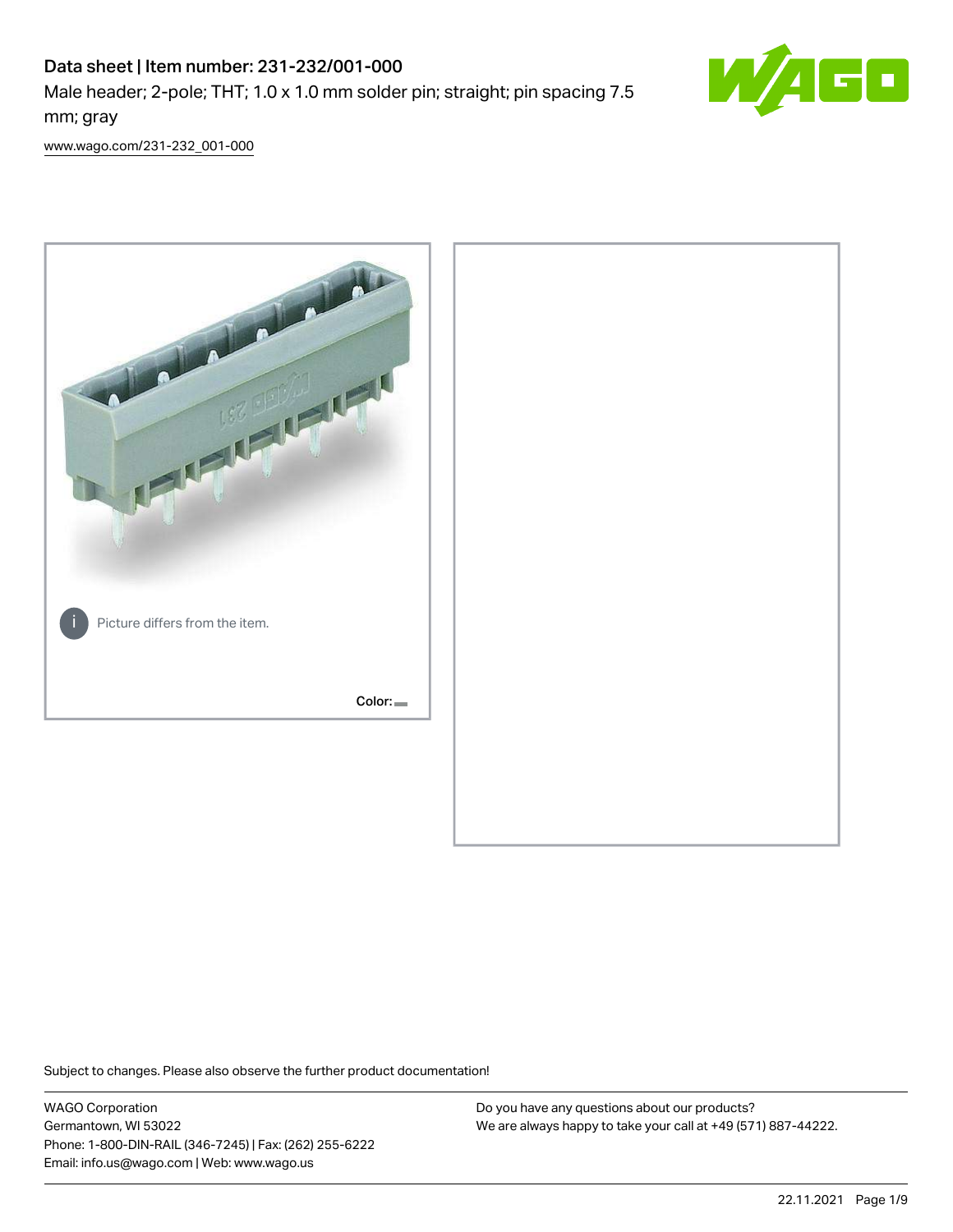

Dimensions in mm

 $L =$  (pole no.  $-1$ ) x pin spacing  $+8.2$  mm

### Item description

- **Horizontal or vertical PCB mounting via straight or angled solder pins**
- **Pin cross-section: 1 x 1 mm**
- $\blacksquare$ With coding fingers

### Data Notes

Safety information 1 The MCS – MULTI CONNECTION SYSTEM includes connectors

Subject to changes. Please also observe the further product documentation!  $\nu$ 

WAGO Corporation Germantown, WI 53022 Phone: 1-800-DIN-RAIL (346-7245) | Fax: (262) 255-6222 Email: info.us@wago.com | Web: www.wago.us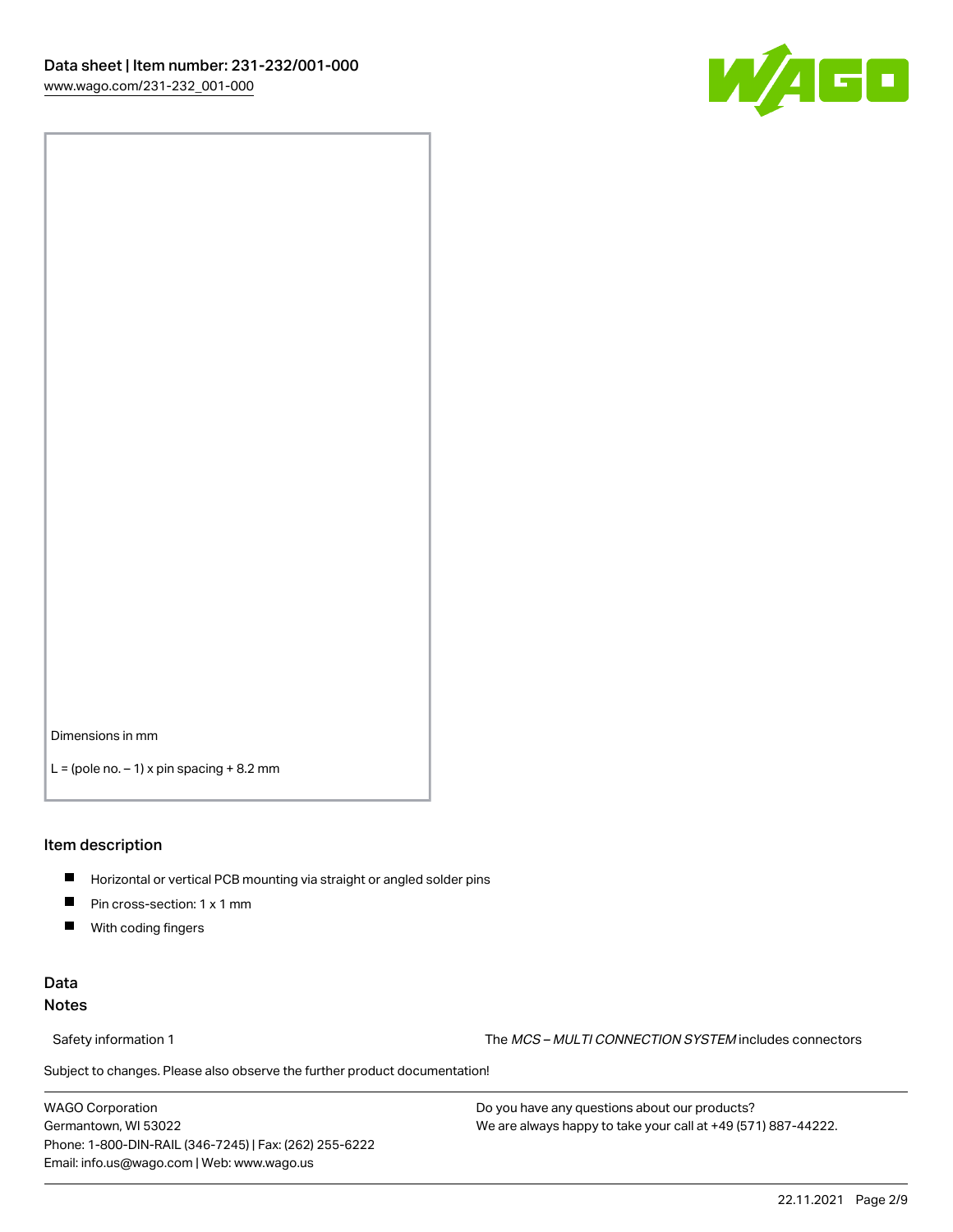

without breaking capacity in accordance with DIN EN 61984. When

|           | used as intended, these connectors must not be connected<br>/disconnected when live or under load. The circuit design should<br>ensure header pins, which can be touched, are not live when<br>unmated.                                                             |
|-----------|---------------------------------------------------------------------------------------------------------------------------------------------------------------------------------------------------------------------------------------------------------------------|
| Variants: | Other pole numbers<br>3.8 mm pin projection for male headers with straight solder pins<br>Gold-plated or partially gold-plated contact surfaces<br>Other versions (or variants) can be requested from WAGO Sales or<br>configured at https://configurator.wago.com/ |

## Electrical data

### IEC Approvals

| Ratings per                 | IEC/EN 60664-1                                                        |
|-----------------------------|-----------------------------------------------------------------------|
| Rated voltage (III / 3)     | 500 V                                                                 |
| Rated surge voltage (III/3) | 6 <sub>kV</sub>                                                       |
| Rated voltage (III/2)       | 630 V                                                                 |
| Rated surge voltage (III/2) | 6 <sub>kV</sub>                                                       |
| Nominal voltage (II/2)      | 1000V                                                                 |
| Rated surge voltage (II/2)  | 6 <sub>kV</sub>                                                       |
| Rated current               | 12A                                                                   |
| Legend (ratings)            | $(III / 2)$ $\triangle$ Overvoltage category III / Pollution degree 2 |

### UL Approvals

| Approvals per                  | UL 1059 |
|--------------------------------|---------|
| Rated voltage UL (Use Group B) | 300 V   |
| Rated current UL (Use Group B) | 10 A    |
| Rated voltage UL (Use Group D) | 300 V   |
| Rated current UL (Use Group D) | 10 A    |

# Ratings per UL

| Rated voltage UL 1977 | 600V   |
|-----------------------|--------|
| Rated current UL 1977 | $\sim$ |

# CSA Approvals

| Approvals per                   | ~~    |
|---------------------------------|-------|
| Rated voltage CSA (Use Group B) | 3UU 1 |

Subject to changes. Please also observe the further product documentation!

| <b>WAGO Corporation</b>                                | Do you have any questions about our products?                 |
|--------------------------------------------------------|---------------------------------------------------------------|
| Germantown, WI 53022                                   | We are always happy to take your call at +49 (571) 887-44222. |
| Phone: 1-800-DIN-RAIL (346-7245)   Fax: (262) 255-6222 |                                                               |
| Email: info.us@wago.com   Web: www.wago.us             |                                                               |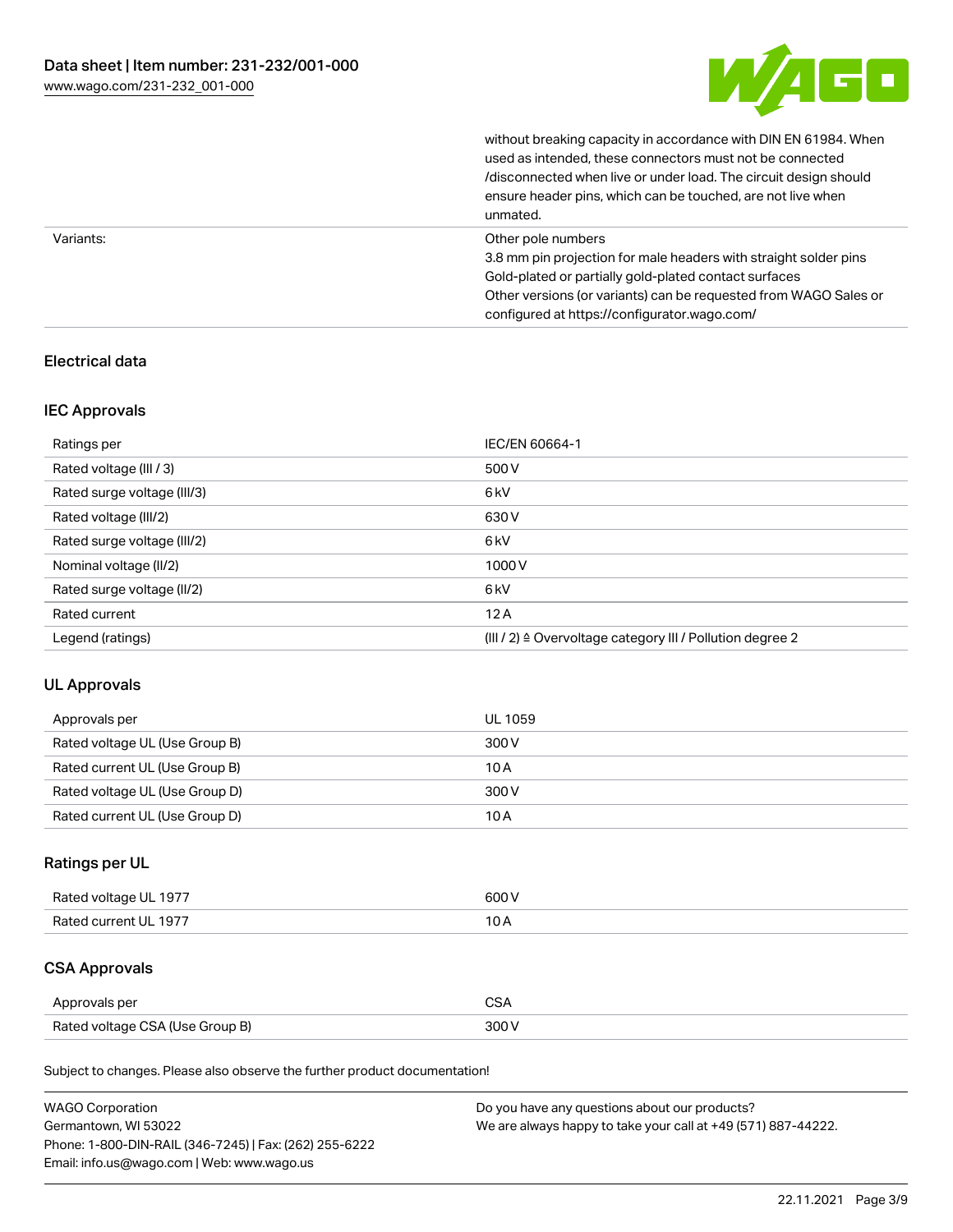[www.wago.com/231-232\\_001-000](http://www.wago.com/231-232_001-000)



| Rated current CSA (Use Group B) | 10 A  |
|---------------------------------|-------|
| Rated voltage CSA (Use Group D) | 300 V |
| Rated current CSA (Use Group D) | 10 A  |

### Connection data

| Total number of potentials |  |
|----------------------------|--|
| Number of connection types |  |
| Number of levels           |  |

### Connection 1

| Number of poles |  |
|-----------------|--|

### Physical data

| Pin spacing                          | 7.5 mm / 0.295 inch  |
|--------------------------------------|----------------------|
| Width                                | 15.7 mm / 0.618 inch |
| Height                               | 17 mm / 0.669 inch   |
| Height from the surface              | 12 mm / 0.472 inch   |
| Depth                                | 8.4 mm / 0.331 inch  |
| Solder pin length                    | $5 \,\mathrm{mm}$    |
| Solder pin dimensions                | $1 \times 1$ mm      |
| Drilled hole diameter with tolerance | $1.4$ $(+0.1)$ mm    |

### Plug-in connection

| Contact type (pluggable connector) | Male connector/plug |
|------------------------------------|---------------------|
| Connector (connection type)        | for PCB             |
| Mismating protection               | No                  |
| Mating direction to the PCB        | $90^{\circ}$        |
| Locking of plug-in connection      | Without             |

# PCB contact

| PCB Contact                         | THT                                      |
|-------------------------------------|------------------------------------------|
| Solder pin arrangement              | over the entire male connector (in-line) |
| Number of solder pins per potential |                                          |

Subject to changes. Please also observe the further product documentation!

WAGO Corporation Germantown, WI 53022 Phone: 1-800-DIN-RAIL (346-7245) | Fax: (262) 255-6222 Email: info.us@wago.com | Web: www.wago.us Do you have any questions about our products? We are always happy to take your call at +49 (571) 887-44222.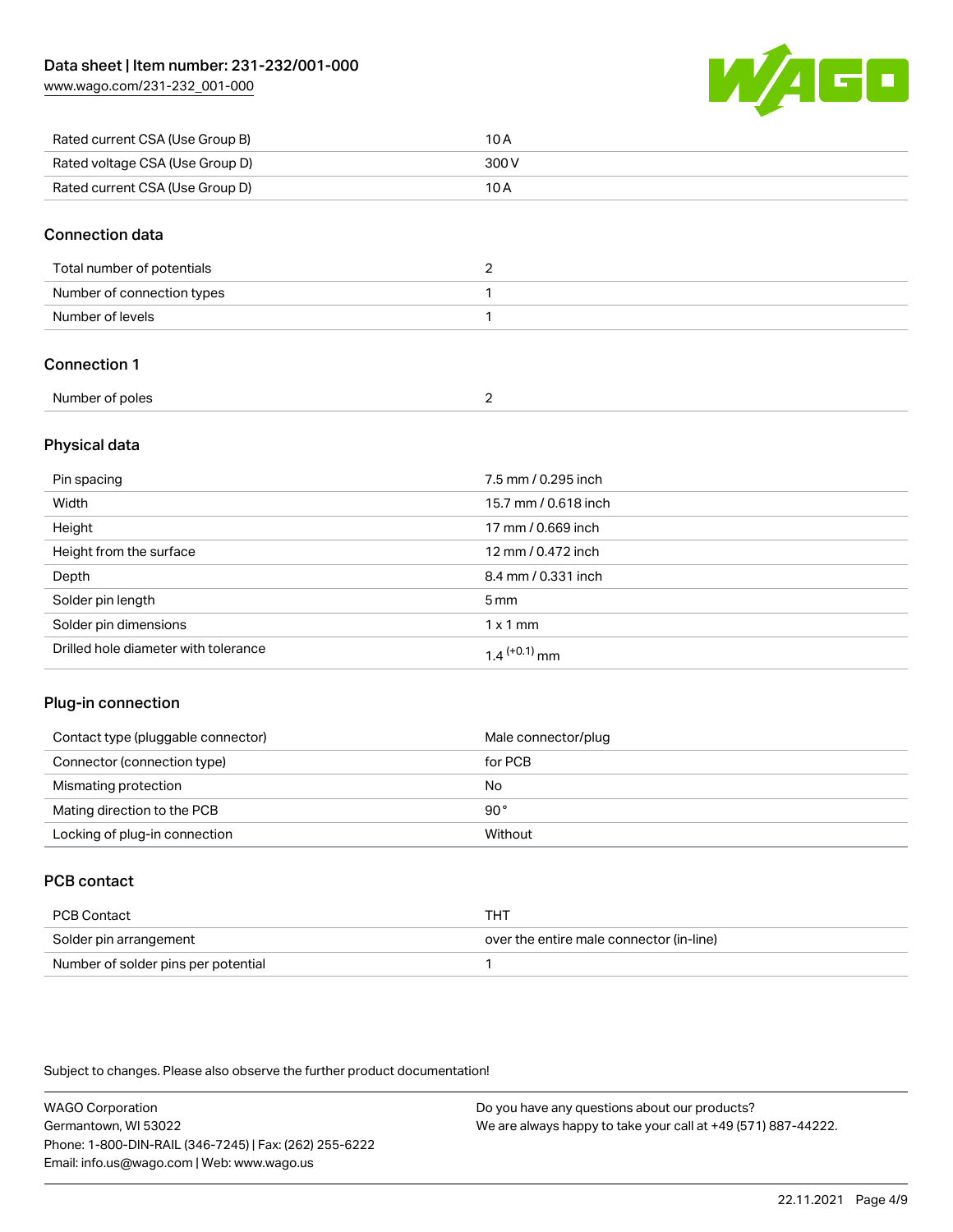

### Material data

| gray                                   |
|----------------------------------------|
|                                        |
| Polyamide (PA66)                       |
| V <sub>0</sub>                         |
| Electrolytic copper (E <sub>Cu</sub> ) |
| tin-plated                             |
| $0.018$ MJ                             |
| 0.9 <sub>g</sub>                       |
|                                        |

### Environmental requirements

| Limit temperature range | . +100 °C<br>-60 |
|-------------------------|------------------|
|-------------------------|------------------|

### Commercial data

| Product Group         | 3 (Multi Conn. System) |
|-----------------------|------------------------|
| PU (SPU)              | 200 Stück              |
| Packaging type        | box                    |
| Country of origin     | PL                     |
| <b>GTIN</b>           | 4044918864466          |
| Customs tariff number | 8536694040             |

### Approvals / Certificates

### Country specific Approvals

| Logo | Approval                                            | <b>Additional Approval Text</b> | Certificate<br>name |
|------|-----------------------------------------------------|---------------------------------|---------------------|
|      | <b>CB</b><br>DEKRA Certification B.V.               | IEC 61984                       | NL-39756            |
|      | <b>CSA</b><br>DEKRA Certification B.V.              | C <sub>22.2</sub>               | 1466354             |
| EMA  | <b>KEMA/KEUR</b><br><b>DEKRA Certification B.V.</b> | EN 61984                        | 2190761.01          |

#### Ship Approvals

Subject to changes. Please also observe the further product documentation!

| <b>WAGO Corporation</b>                                | Do you have any questions about our products?                 |
|--------------------------------------------------------|---------------------------------------------------------------|
| Germantown, WI 53022                                   | We are always happy to take your call at +49 (571) 887-44222. |
| Phone: 1-800-DIN-RAIL (346-7245)   Fax: (262) 255-6222 |                                                               |
| Email: info.us@wago.com   Web: www.wago.us             |                                                               |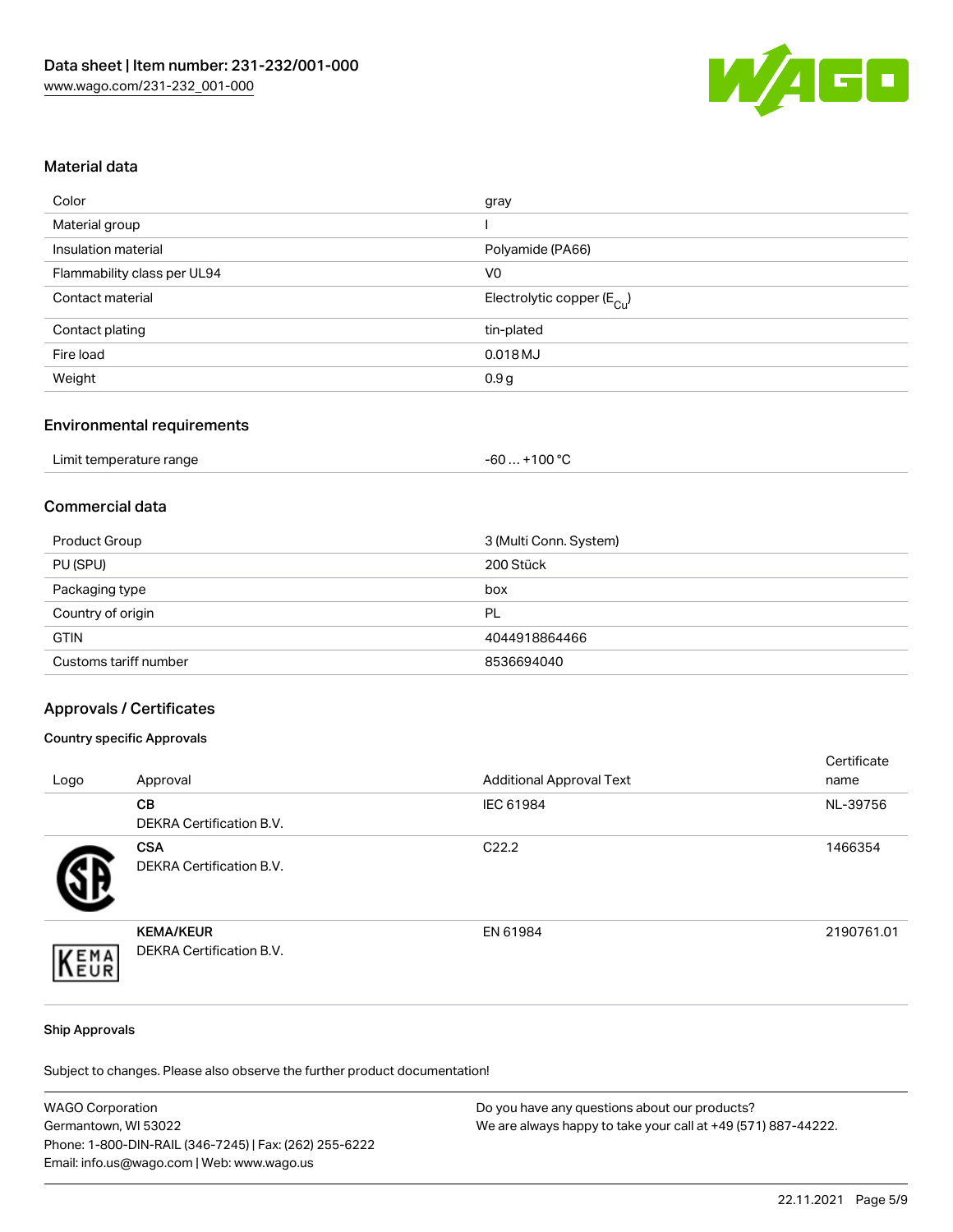# Data sheet | Item number: 231-232/001-000

[www.wago.com/231-232\\_001-000](http://www.wago.com/231-232_001-000)



| Logo                     | Approval                                                | <b>Additional Approval Text</b> | Certificate<br>name                |
|--------------------------|---------------------------------------------------------|---------------------------------|------------------------------------|
| ABS                      | <b>ABS</b><br>American Bureau of Shipping               |                                 | $19 -$<br>HG1869876-<br><b>PDA</b> |
| <b>BUNEAU</b><br>VERITAS | <b>BV</b><br>Bureau Veritas S.A.                        | IEC 60998                       | 11915/D0<br>BV                     |
|                          | <b>DNV GL</b><br>Det Norske Veritas, Germanischer Lloyd | $\overline{\phantom{a}}$        | TAE000016Z                         |
| <b>UL-Approvals</b>      |                                                         |                                 |                                    |
| Logo                     | Approval                                                | <b>Additional Approval Text</b> | Certificate<br>name                |
|                          | <b>UR</b><br>Underwriters Laboratories Inc.             | <b>UL 1059</b>                  | E45172                             |
|                          | UR<br>Underwriters Laboratories Inc.                    | <b>UL 1977</b>                  | E45171                             |

# **Counterpart**

|                 | Item no.231-202/026-000<br>Female plug; 2-pole; 12 AWG max; pin spacing 7.5 mm; 1 conductor per pole; gray                                                                                              | www.wago.com/231-202<br>$/026 - 000$  |
|-----------------|---------------------------------------------------------------------------------------------------------------------------------------------------------------------------------------------------------|---------------------------------------|
|                 | Item no.231-2202/026-000<br>2-conductor female connector; Push-in CAGE CLAMP <sup>®</sup> ; 2.5 mm <sup>2</sup> ; Pin spacing 7.5 mm; 2-pole; with<br>integrated end plate; 2,50 mm <sup>2</sup> ; gray | www.wago.com/231-2202<br>$/026 - 000$ |
|                 | Item no.231-2202/037-000<br>2-conductor female connector; Push-in CAGE CLAMP <sup>®</sup> ; 2.5 mm <sup>2</sup> ; Pin spacing 7.5 mm; 2-pole; Lateral<br>locking levers; 2,50 mm <sup>2</sup> ; gray    | www.wago.com/231-2202<br>/037-000     |
|                 | Item no.2231-202/026-000<br>Female plug; 2-pole; push-button; 12 AWG max; pin spacing 7.5 mm; 1-conductor per pole; gray                                                                                | www.wago.com/2231-202<br>$/026 - 000$ |
| <b>CONTROLL</b> | Item no.2231-202/037-000<br>Female plug; 2-pole; push-button; locking lever; 12 AWG max; pin spacing 7.5 mm; 1-conductor per pole;<br>gray                                                              | www.wago.com/2231-202<br>/037-000     |

#### Item no.2231-202/031-000

Subject to changes. Please also observe the further product documentation!

WAGO Corporation Germantown, WI 53022 Phone: 1-800-DIN-RAIL (346-7245) | Fax: (262) 255-6222 Email: info.us@wago.com | Web: www.wago.us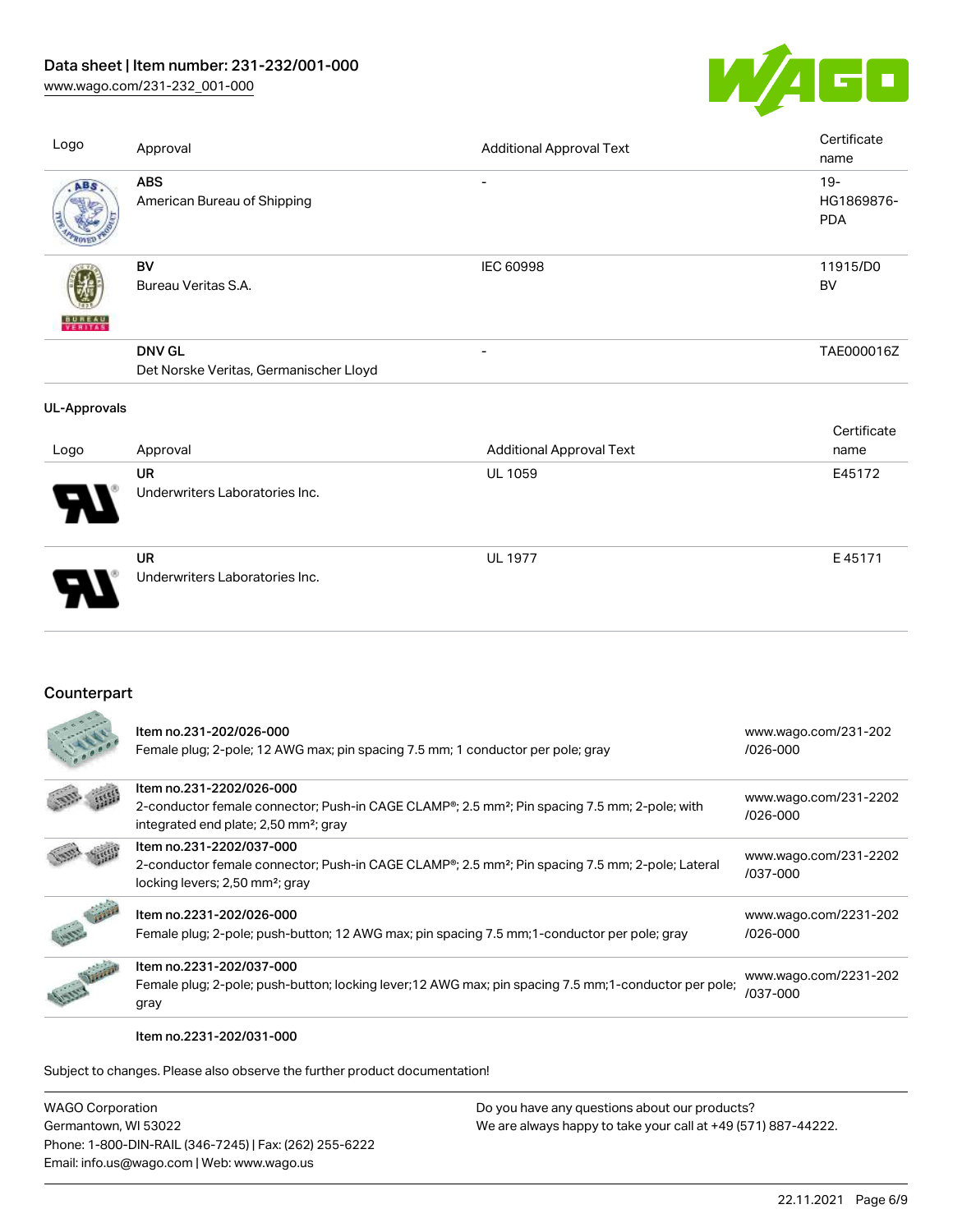# Data sheet | Item number: 231-232/001-000

[www.wago.com/231-232\\_001-000](http://www.wago.com/231-232_001-000)





Ġ

Female plug; 2-pole; push-button; mounting flange;12 AWG max; pin spacing 7.5 mm;1-conductor per pole; gray [www.wago.com/2231-202](https://www.wago.com/2231-202/031-000) [/031-000](https://www.wago.com/2231-202/031-000)

|               | Item no.231-202/037-000<br>Female plug; 2-pole; locking lever; 12 AWG max; pin spacing 7.5 mm; 1 conductor per pole; gray                                                   | www.wago.com/231-202<br>/037-000 |
|---------------|-----------------------------------------------------------------------------------------------------------------------------------------------------------------------------|----------------------------------|
|               | Item no.231-202/031-000<br>Female plug; 2-pole; mounting flange; 12 AWG max; pin spacing 7.5 mm; 1 conductor per pole; gray                                                 | www.wago.com/231-202<br>/031-000 |
| $\frac{1}{2}$ | Item no.732-102/026-000<br>1-conductor female connector, angled; CAGE CLAMP <sup>®</sup> ; 2.5 mm <sup>2</sup> ; Pin spacing 7.5 mm; 2-pole; 2,50 mm <sup>2</sup> ;<br>gray | www.wago.com/732-102<br>/026-000 |

# Optional accessories

### Coding

|        | Intermediate plate                                               |                      |  |
|--------|------------------------------------------------------------------|----------------------|--|
| a ya   | ltem no.: 231-500<br>Spacer; for formation of groups; light gray | www.wago.com/231-500 |  |
| Coding |                                                                  |                      |  |
|        | Item no.: 231-130<br>Coding key; snap-on type; light gray        | www.wago.com/231-130 |  |

# **Downloads**

# Documentation

| <b>Additional Information</b> |            |        |          |
|-------------------------------|------------|--------|----------|
| Technical explanations        | 2019 Apr 3 | pdf    | Download |
|                               |            | 2.0 MB |          |

### CAD files

# CAD data

| 2D/3D Models 231-232/001-000      | URL | Download |
|-----------------------------------|-----|----------|
| CAE data                          |     |          |
| EPLAN Data Portal 231-232/001-000 | URL | Download |
| ZUKEN Portal 231-232/001-000      | URL | Download |

Subject to changes. Please also observe the further product documentation!

| <b>WAGO Corporation</b>                                | Do you have any questions about our products?                 |
|--------------------------------------------------------|---------------------------------------------------------------|
| Germantown, WI 53022                                   | We are always happy to take your call at +49 (571) 887-44222. |
| Phone: 1-800-DIN-RAIL (346-7245)   Fax: (262) 255-6222 |                                                               |
| Email: info.us@wago.com   Web: www.wago.us             |                                                               |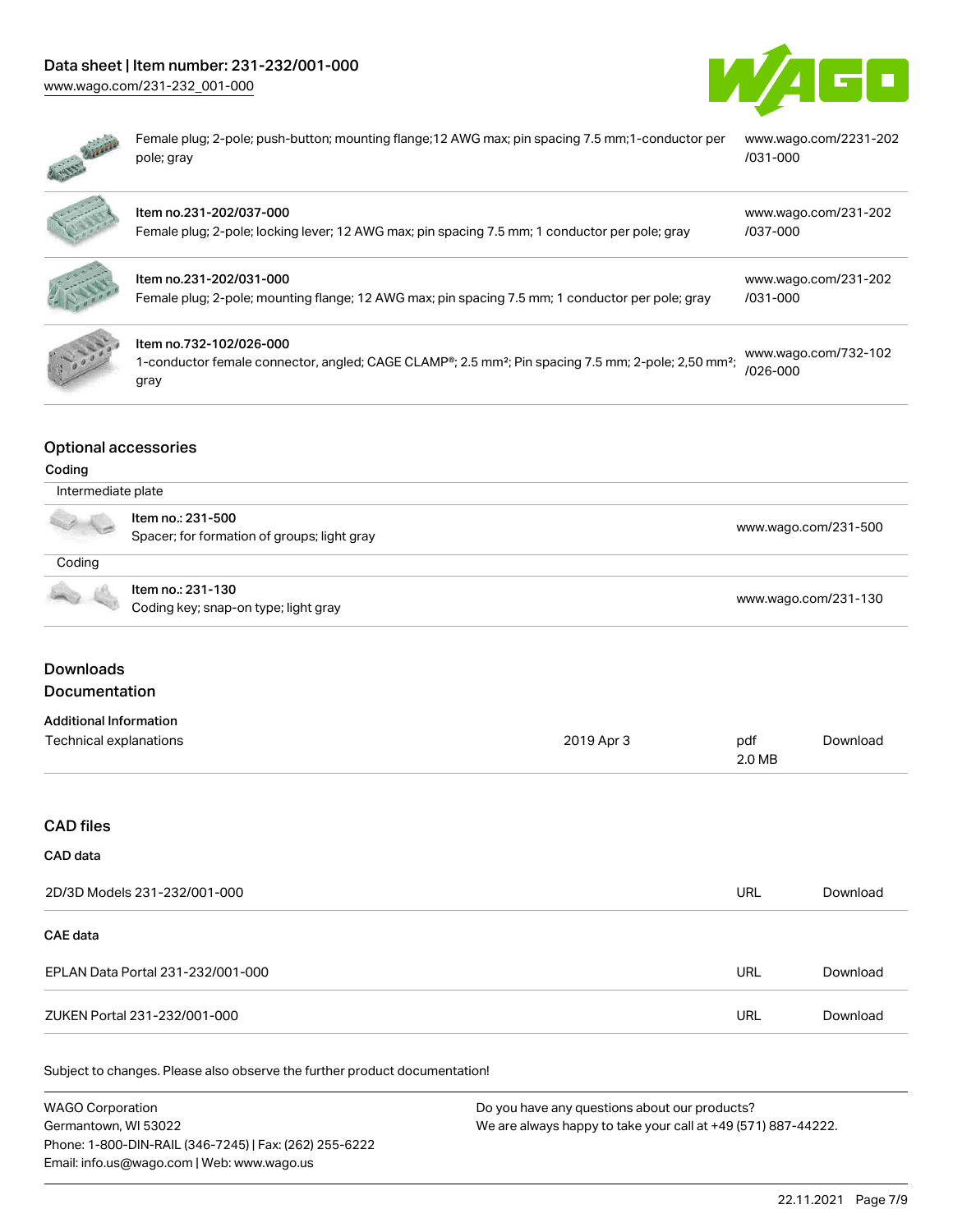#### EPLAN Data Portal 231-232/001-000 URL [Download](https://www.wago.com/global/d/EPLAN_URLS_231-232_001-000)

#### PCB Design

| Symbol and Footprint 231-232/001-000 | URL | Download |
|--------------------------------------|-----|----------|
|                                      |     |          |

CAx data for your PCB design, consisting of "schematic symbols and PCB footprints", allow easy integration of the WAGO component into your development environment.

#### Supported formats:

- $\blacksquare$ Accel EDA 14 & 15
- $\blacksquare$ Altium 6 to current version
- П Cadence Allegro
- П **DesignSpark**
- П Eagle Libraries
- П KiCad
- $\blacksquare$ Mentor Graphics BoardStation
- $\blacksquare$ Mentor Graphics Design Architect
- $\blacksquare$ Mentor Graphics Design Expedition 99 and 2000
- $\blacksquare$ OrCAD 9.X PCB and Capture
- $\blacksquare$ PADS PowerPCB 3, 3.5, 4.X, and 5.X
- $\blacksquare$ PADS PowerPCB and PowerLogic 3.0
- П PCAD 2000, 2001, 2002, 2004, and 2006
- $\blacksquare$ Pulsonix 8.5 or newer
- $\blacksquare$ STL
- $\blacksquare$ 3D STEP
- $\blacksquare$ TARGET 3001!
- $\blacksquare$ View Logic ViewDraw
- $\blacksquare$ Quadcept
- $\blacksquare$ Zuken CadStar 3 and 4
- $\blacksquare$ Zuken CR-5000 and CR-8000

PCB Component Libraries (EDA), PCB CAD Library Ultra Librarian

### Environmental Product Compliance

### Compliance Search

Environmental Product Compliance 231-232/001-000 THT male header; 1.0 x 1.0 mm solder pin; straight; Pin spacing 7.5 mm; 2-pole; gray URL [Download](https://www.wago.com/global/d/ComplianceLinkMediaContainer_231-232_001-000)

Subject to changes. Please also observe the further product documentation!

WAGO Corporation Germantown, WI 53022 Phone: 1-800-DIN-RAIL (346-7245) | Fax: (262) 255-6222 Email: info.us@wago.com | Web: www.wago.us